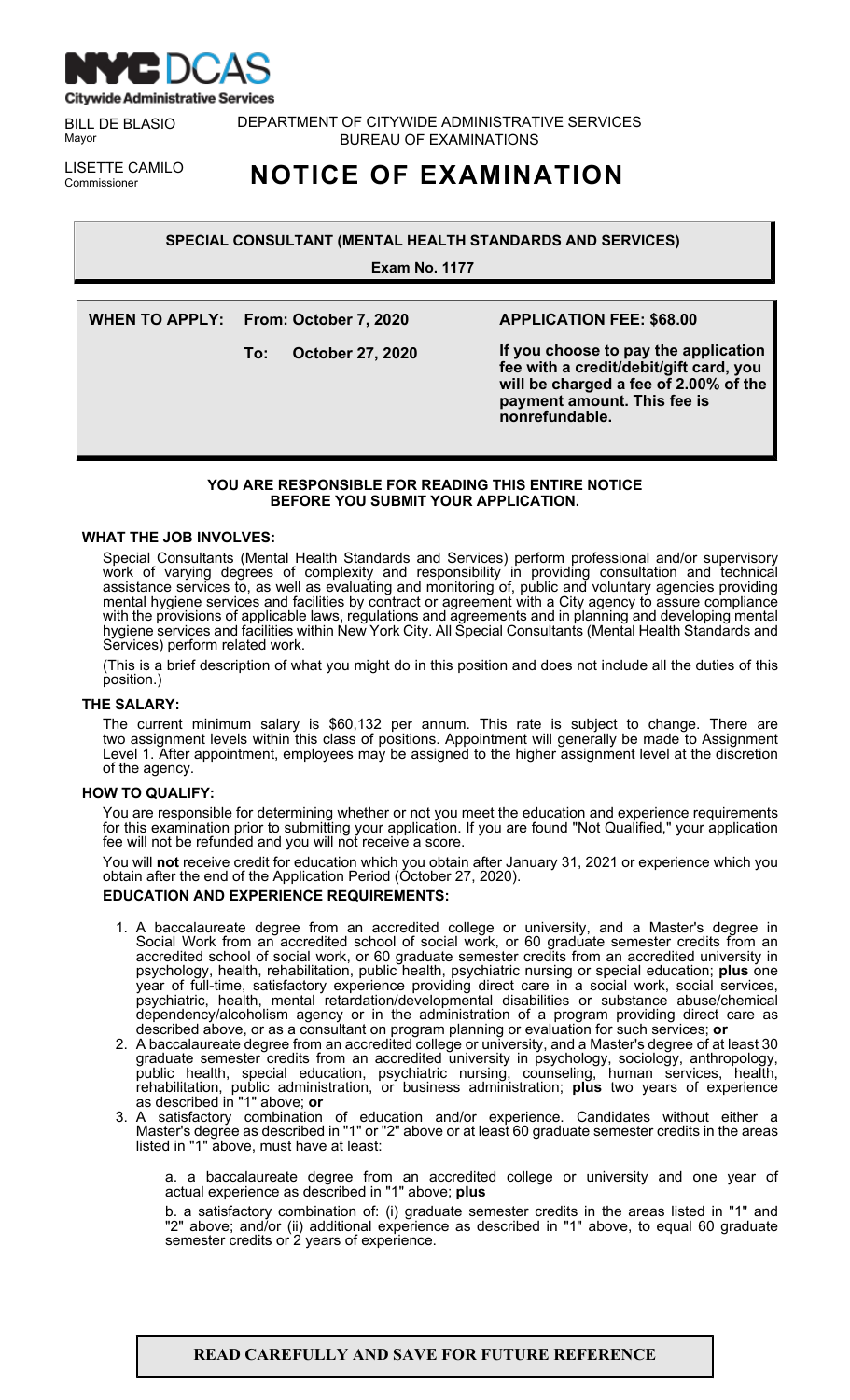**Note:** Graduate semester credits from an accredited university may be substituted for the experience in qualification "3 b)" only, on the basis of 30 graduate semester credits for each year of experience. Experience may be substituted for graduate semester credits in qualification "3 b)" only, on the basis of one year of experience for each 30 graduate semester credits.

The school of social work and the college or university must be accredited by regional, national, professional, or specialized agencies recognized as accrediting bodies by the U.S. Secretary of Education and by the Council for Higher Education Accreditation (CHEA).

#### **The education requirement must be met by January 31, 2021. The experience requirement must be met by the last day of the Application Period (October 27, 2020).**

If you were educated outside the United States, you must have your foreign education evaluated to determine its equivalence to education obtained in the United States. This is required <u>only</u> if you need credit for your foreign education in this examination. For more information see the Foreign Education Evaluation Guide in the Required Information section.

During the Education and Experience Exam (EEE), you may answer questions about your experience. If your experience was on a part-time basis working less than 35 hours per week, you will need to convert your part-time experience to full-time experience using the formula below. Once you have determined your full-time experience equivalent, use this amount to answer questions about your experience. (number of hours worked per week/35) x (number of months worked)

For example, if you worked at a job for 21 hours per week for 12 months, you would make the following calculation:  $21/35 \times 12 = 7.2$  months.

**You have until midnight Eastern time on the last day of the Application Period (October 27, 2020) to clearly specify in detail all of your relevant education and experience and Final Submit your Education and Experience Exam in the Online Application System (OASys). Once you Final Submit your Education and Experience Exam in OASys, you will not be permitted to submit new or additional information on your Education and Experience Exam online.**

**If you do not Final Submit your Education and Experience Exam in OASys by midnight Eastern time on the last day of the Application Period (October 27, 2020), your examination will be considered** incomplete, you will not be entitled to the appeals process, you will not receive a score, you will **not be invited to subsequent portions of this examination (if applicable), and your application fee will not be refunded.**

**You will not receive credit for education which you obtain after January 31, 2021 or experience which you obtain after the end of the Application Period (October 27, 2020).**

## **Assignment Of Duties:**

Section 424-a of the NYS Social Services Law requires an authorized agency to inquire whether a candidate selected for employment who will have regular and substantial contact with children is, or has been, the subject of an indicated child abuse and maltreatment report on file with the Statewide Central Register for child abuse and maltreatment. Statewide Central Register checks will be obtained as part of the background screening process for selected candidates. Candidates who have been the subject of an indicated child abuse and maltreatment report may not be hired or assigned to any position that requires regular and substantial contact with children.

## **The Protection Of People With Special Needs Act:**

Article 20 of the NYS Executive Law and Article 11 of the NYS Social Services Law require an authorized agency to inquire whether a candidate selected for employment to a position with the potential for regular and substantial contact with vulnerable persons with special needs has been found responsible for serious or repeated acts of abuse and neglect through a check of the Staff Exclusion List maintained by the NYS Justice Center for the Protection of People with Special Needs. Candidates who have substantiated/indicated cases on file with the Staff Exclusion List will not be hired or assigned to such a position.

**Residency Requirement Advisory:** Under the New York City Administrative Code Section 12-120, you might need to be a resident of the City of New York within 90 days of the date you are appointed to this position. Since residency requirements vary by title, appointing agency and length of service, consult the appointing agency's personnel office at the time of the appointment interview to find out if City residency is required.

## **English Requirement:**

You must be able to understand and be understood in English.

#### **Proof of Identity:**

Under the Immigration Reform and Control Act of 1986, you must be able to prove your identity and your right to obtain employment in the United States prior to employment with an agency under the jurisdiction of the Commissioner, Department of Citywide Administrative Services.

## **HOW TO APPLY:**

If you believe you meet the requirements in the "How to Qualify" section, apply using the Online Application System (OASys) at *www.nyc.gov/examsforjobs*. Follow the onscreen application instructions for electronically submitting your application and payment and completing any required information. A unique and valid email address is required to apply online. Several internet service providers, including but not limited to Google, Yahoo!, AOL, Outlook.com, and Mail.com offer free email addresses. **All new OASys accounts require verification before a candidate can apply to ensure the accuracy of candidate information. Verification is instantaneous for most accounts and you will receive a confirmation email with instructions to activate your account. For any account creation issues, you will receive onscreen prompts to contact DCAS. This review may require up to two (2) business days to be reviewed and resolved. Please keep this information and the application period deadline in mind when creating your account.**

The following methods of payment are acceptable: major credit card, bank card associated with a bank account, or a prepaid debit card with a credit card logo which you may purchase online or at various retail outlets. If you are receiving or participating in certain forms of public assistance/benefits/programs, or are a veteran, you may qualify to have the application fee waived. For more information on eligibility for a fee waiver and documentation requirements visit the Fee Waiver FAQ on the Online Application System at: *https://a856-exams.nyc.gov/OASysWeb/Home/Faq.* **Effective January 2020, the Online Application System is no longer supported on Windows 7 or earlier versions of Windows operating systems.**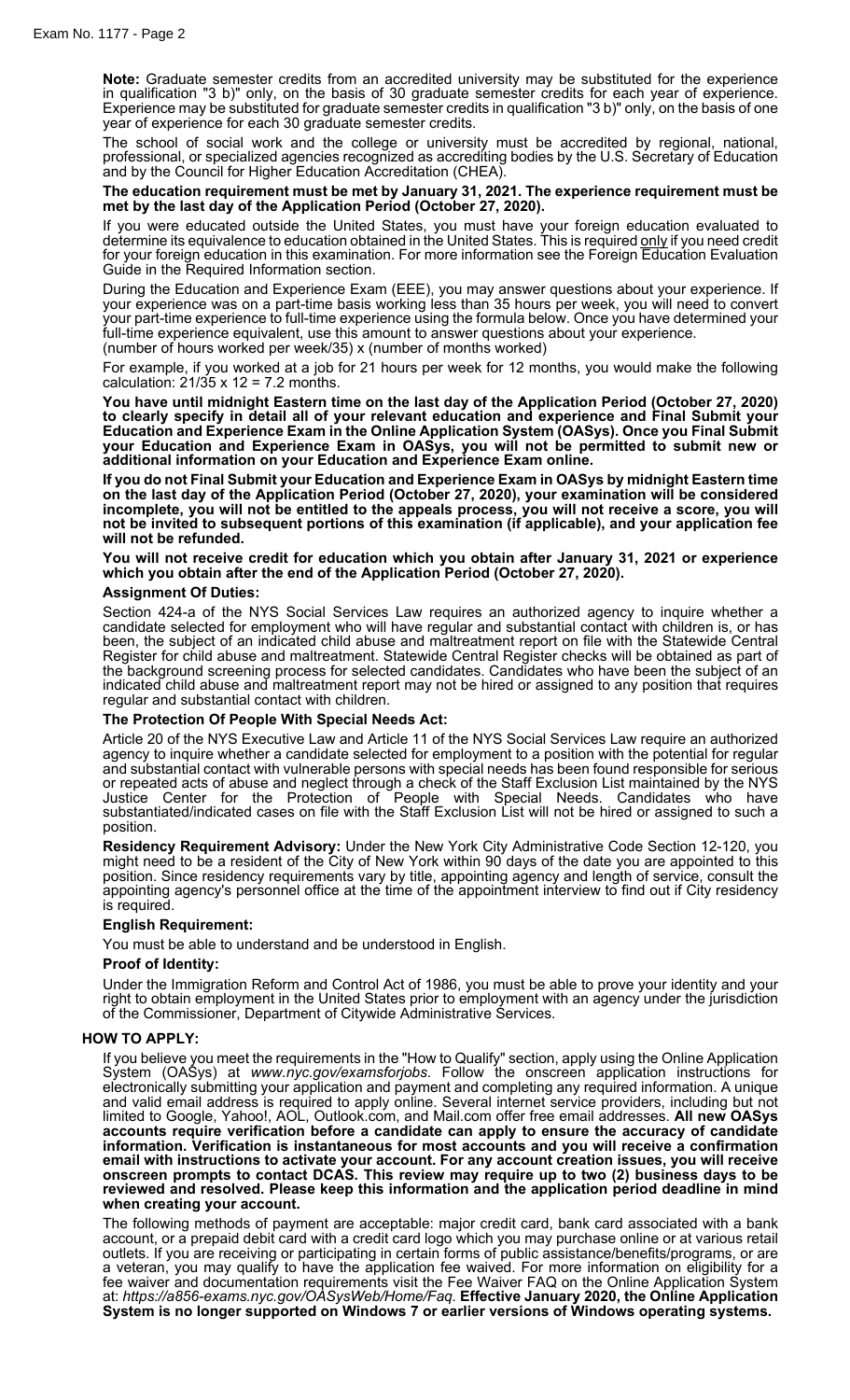**Special Circumstances Guide:** This guide is located on the DCAS website at *https://www1.nyc.gov/assets/dcas/downloads/pdf/employment/pdf\_c\_special\_circumstances\_guide.pdf*. This guide gives important information about claiming Veterans' or Legacy credit, and notifying DCAS of a change in your mailing address. Follow all instructions on the Special Circumstances Guide that pertain to you when you complete your "Application for Examination."

## **REQUIRED INFORMATION:**

- 1. **Application for Examination:** Follow the online instructions, including those relating to the payment of fee and, if applicable, those found in the Special Circumstances Guide.
- 2. **Education and Experience Exam:** Fill out all the required sections displayed onscreen (if applicable). You will have until midnight Eastern time on the last day of the Application Period (October 27, 2020) to clearly specify in detail all of your relevant education and experience on your Education and Experience Exam and submit it in the Online Application System (OASys). If you do not Final Submit your Education and Experience Exam in OASys by midnight Eastern time on the last day of the Application Period (October 27, 2020), your examination will be considered incomplete, you will not be entitled to the appeals process, you will not receive a score, you will not be invited to subsequent portions of this examination (if applicable), and your application fee will not be refunded.
- 3. **Foreign Education Evaluation Guide (Required only if you need credit for your foreign education in this examination):** If you were educated outside the United States, you must have your foreign education evaluated to determine its equivalence to education obtained in the United States. The services that are approved to make this evaluation are listed on the Foreign Education Evaluation Guide which is located on the DCAS website at *https://www1.nyc.gov/assets/dcas/downloads/pdf/employment/foreigneducation.pdf.* When you contact the evaluation service, ask for a **"course-by-course"** evaluation (which includes a "document-by-document" evaluation) of your foreign education. You must have one of these services submit its evaluation of your foreign education directly to the Department of Citywide Administrative Services no later than eight weeks from the last day of the Application Period (October 27, 2020).

#### **THE TEST:**

Your score will be determined by an Education and Experience Exam. You will receive a score of 70 points for meeting the education and experience requirements listed above. After these requirements are met, you will receive additional credit up to a maximum of 100 points on the following basis:

| If you have full-time, satisfactory experience providing direct care in a<br>work, social services, psychiatric, health,<br>social<br>mental<br>retardation/developmental<br>disabilities<br>substance<br>or.<br>abuse/chemical dependency/alcoholism agency or in the administration<br>of a program providing direct care as described above, or as a consultant<br>on program planning or evaluation for such services for: | You will receive: |
|--------------------------------------------------------------------------------------------------------------------------------------------------------------------------------------------------------------------------------------------------------------------------------------------------------------------------------------------------------------------------------------------------------------------------------|-------------------|
| At least 1 year but less than 2 years                                                                                                                                                                                                                                                                                                                                                                                          | Up to 15 points   |
| At least 2 years but less than 3 years                                                                                                                                                                                                                                                                                                                                                                                         | Up to 20 points   |
| At least 3 years but less than 4 years                                                                                                                                                                                                                                                                                                                                                                                         | Up to 25 points   |
| 4 or more years                                                                                                                                                                                                                                                                                                                                                                                                                | Up to 30 points   |
| If you have graduate semester credits from an accredited school of social<br>work, or graduate semester credits from an accredited college or<br>university in psychology, health, rehabilitation, public health, psychiatric<br>nursing or special education in the following amount:                                                                                                                                         | You will receive: |
| Completion of 3 to 11 semester credits                                                                                                                                                                                                                                                                                                                                                                                         | 5 points          |
| Completion of 12 to 23 semester credits                                                                                                                                                                                                                                                                                                                                                                                        | 10 points         |
| Completion of 24 or more semester credits                                                                                                                                                                                                                                                                                                                                                                                      | 15 points         |

During the Education and Experience Exam (EEE), you may answer questions about your experience. If your experience was on a part-time basis working less than 35 hours per week, you will need to convert your part-time experience to full-time experience using the formula below. Once you have determined your full-time experience equivalent, use this amount to answer questions about your experience.

(number of hours worked per week/35) x (number of months worked)

For example, if you worked at a job for 21 hours per week for 12 months, you would make the following calculation:  $21/35 \times 12 = 7.2$  months.

You will receive a maximum of one year of experience credit for each year you worked. **Education and experience used to meet the minimum requirements cannot be used to gain additional credit.**

**You must clearly specify in detail all of your relevant education and experience on your Education** and Experience Exam and submit it by the end of the Application Period. You will not receive credit **for education which you obtain after January 31, 2021 or experience which you obtain after the end of the Application Period.**

**You have until midnight Eastern time on the last day of the Application Period (October 27, 2020) to clearly specify in detail all of your relevant education and experience and Final Submit your Education and Experience Exam in the Online Application System (OASys). Once you Final Submit your Education and Experience Exam in OASys, you will not be permitted to submit new or additional information on your Education and Experience Exam online.**

**If you do not Final Submit your Education and Experience Exam in OASys by midnight Eastern time on the last day of the Application Period (October 27, 2020), your examination will be considered** incomplete, you will not be entitled to the appeals process, you will not receive a score, you will **not be invited to subsequent portions of this examination (if applicable), and your application fee will not be refunded.**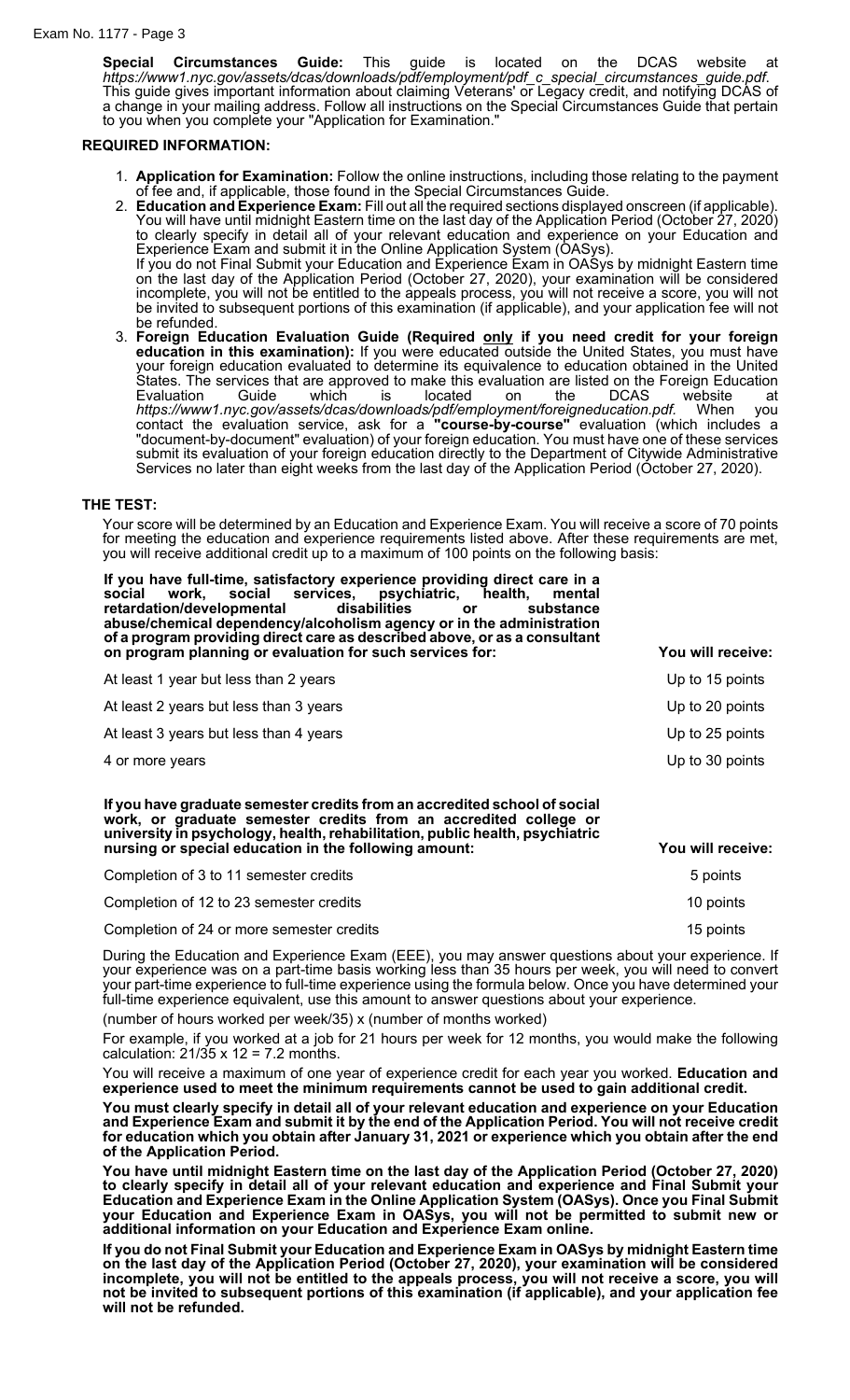Education must be obtained by January 31, 2021 and experience must be obtained by **the last day of the Application Period**.

## **CHANGE OF MAILING ADDRESS, EMAIL ADDRESS, AND/OR TELEPHONE NUMBER:**

It is critical that you promptly notify DCAS of any change to your mailing address, email address and/or phone number. If we do not have your correct mailing address, email address and/or phone number, you will not receive information about your exam(s), consideration for appointment and/or important information that may require a response by a specified deadline. If you need to update your Mailing Address, Email Address, and/or Telephone Number, read below:

- City Employees update this information in NYCAPS Employee Self-Service (ESS) at *www.nyc.gov/ess*
- All Others update this information on your Profile page in the Online Application System (OASys) by logging into your OASys account and navigating to your Dashboard, then your Profile tab at *www.nyc.gov/examsforjobs*
- Submit a written request by email at *OASys@dcas.nyc.gov*, by fax (646) 500-7199, or by regular mail: DCAS, 1 Centre Street, 14th Floor, New York, NY 10007. Your written request must include your full name, social security number, exam title(s), exam number(s), previous mailing and/or email address, and your new mailing and/or email address

## **CHANGE OF NAME AND/OR SOCIAL SECURITY NUMBER:**

Use the Data Correction Form and follow all instructions for changing your name and/or social security number with DCAS. The following link will provide you with the DCAS Data Correction Form: *https://www1.nyc.gov/assets/dcas/downloads/pdf/employment/dp148a.pdf*.

## **THE TEST RESULTS:**

If you pass the Education and Experience Exam , your name will be placed in final score order on an eligible list, you will be given a list number and you will be notified by mail of your test results. The eligible list determines the order by which candidates will be considered for appointment. If you meet all requirements and conditions, you will be considered for appointment if your name is reached on the eligible list. Once a list has been established, it will typically remain active for four years. To learn more about the civil service system go to: *https://www1.nyc.gov/site/dcas/employment/civil-service-system.page*.

If you believe that your test part was rated incorrectly, you may submit an appeal of your score to DCAS, Committee on Manifest Errors, through the Online Application System (OASys). Your appeal must give specific reasons why your score should be higher. Your appeal may result in a higher or lower rating.

To access the appeal portal of OASys, please log into your OASys account at *www.nyc.gov/examsforjobs* and use the following steps:

- 1. Navigate to the Dashboard for the Appeals tab.
- 2. Click the NEW APPEAL button to create and submit your appeal.
- 3. Select the exam from the Exam drop-down list, and 4 Select the exam part from the Exam Part drop-down
- 4. Select the exam part from the Exam Part drop-down list.<br>5. Select the reason for your appeal from the Appeal Reaso
- Select the reason for your appeal from the Appeal Reason drop-down list (if applicable).
- 6. Enter the details of your appeal by providing specific reasons why your score should be higher.

Note: You may attach up to 5 documents to support your appeal by using the attachment functionality.

#### **ADDITIONAL INFORMATION:**

**Selective Certification for Foreign Language and/or American Sign Language (for the Department of Health and Mental Hygiene only):** If you can speak Albanian **(ALB)**, Arabic **(ARA)**, Bengali **(BEN)**, Bosnian/Serbo-Croatian **(SRC)**, Chinese (Cantonese) **(CAN)**, Chinese (Mandarin) **(MAN)**, French **(FRE)**, German **(GER)**, Greek **(GRE)**, Haitian/Creole **(CRE)**, Hindi **(HIN)**, Italian **(ITA)**, Japanese **(JPN)**, Korean **(KOR)**, Portuguese **(POR)**, Polish **(POL)**, Russian **(RUS)**, Spanish **(SPA)**, Tibetan **(TIB)**, Urdu **(URD)**, Vietnamese **(VIE)**, West African Languages (e.g., Ibo, Swahili, Yoruba) **(WAL)**, Yiddish **(YDD)** and/or you know American Sign Language **(ASL)**, you may be considered for appointment to positions requiring this ability through a process called Selective Certification. If you pass a qualifying test, you may be given preferred consideration for positions requiring this ability. If you wish to apply for this Selective Certification, follow the onscreen instructions when completing the Education and Experience Exam to indicate your interest in such Selective Certification and Final Submit it in the Online Application System (OASys).

**Selective Certification for Health and Criminal Justice Initiatives (HCJ) (for the Department of Health and Mental Hygiene only):** If you possess at least one year of full-time satisfactory experience collaborating with law enforcement or other criminal justice entities involved in treating people with health and mental health issues, you may be considered for appointment to positions requiring this experience through a process called Selective Certification. If you qualify for Selective Certification, you may be given preferred consideration for positions requiring this experience. If you wish to apply for this Selective Certification, follow the onscreen instructions when completing the Education and Experience Exam to indicate your interest in such Selective Certification and Final Submit it in the Online Application System (OASys). Your experience will be checked by the appointing agency at the time of appointment.

**Selective Certification to fill Certain Positions in Substance Misuse Prevention and Control (SAC) (for the Department of Health and Mental Hygiene only):** If you possess at least one year of full-time satisfactory experience providing services to people involved in substance misuse and abuse, you may be considered for appointment to positions requiring this experience through a process called Selective Certification. If you wish to apply for this Selective Certification, follow the onscreen instructions when completing the Education and Experience Exam to indicate your interest in such Selective Certification and Final Submit it in the Online Application System (OASys). Your experience will be checked by the appointing agency at the time of appointment.

**Selective Certification to fill Certain Positions in Homeless and/or Assisted Outpatient Treatment Programs (HOT) (for the Department of Health and Mental Hygiene only):** If you possess at least one year of full-time satisfactory experience providing services to the homeless and/or assisted outpatient populations, you may be considered for appointment to positions requiring this experience through a process called Selective Certification. If you qualify for Selective Certification, you may be given preferred consideration for positions requiring this experience. If you wish to apply for this Selective Certification, follow the onscreen instructions when completing the Education and Experience Exam to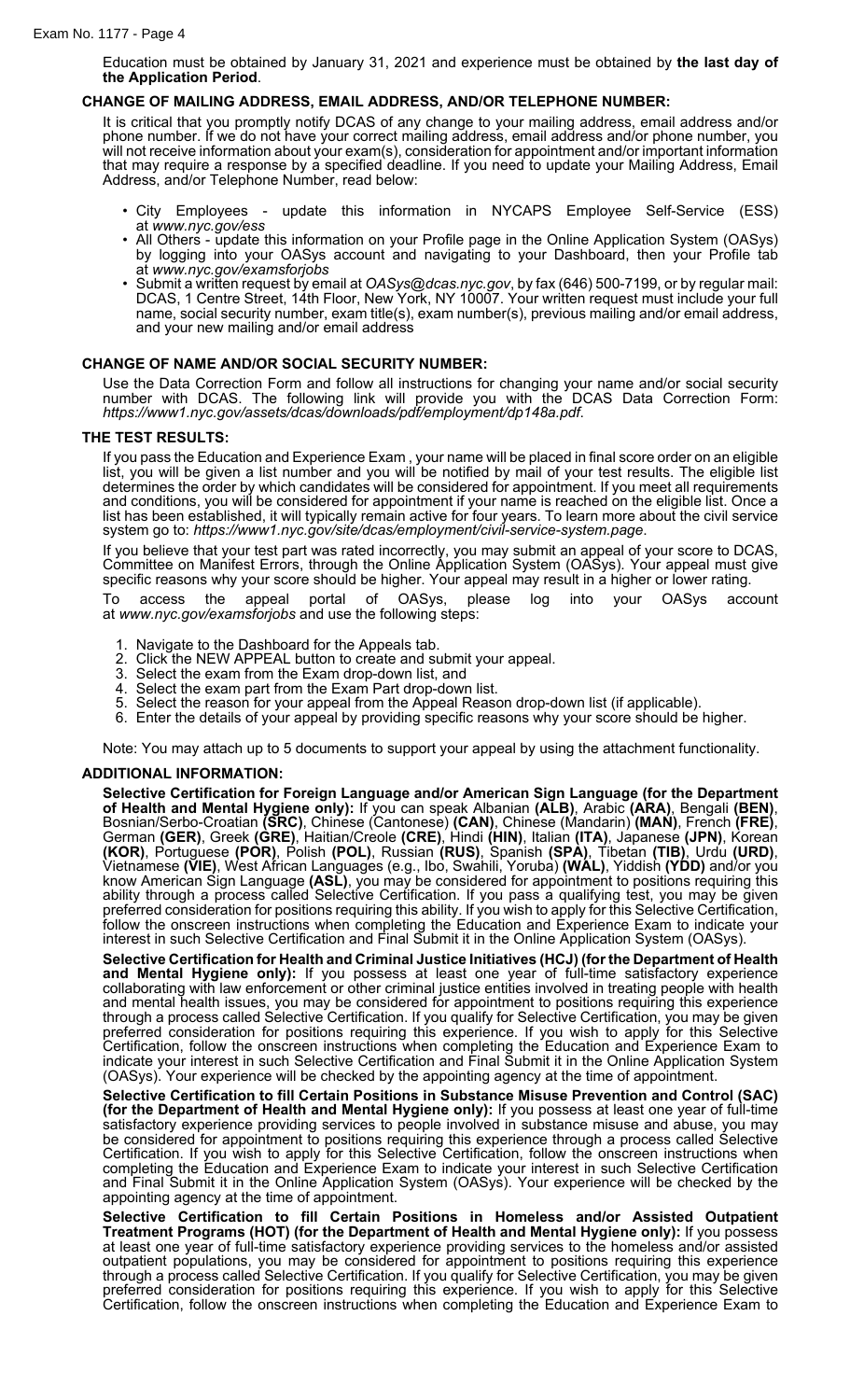indicate your interest in such Selective Certification and Final Submit it in the Online Application System (OASys). Your experience will be checked by the appointing agency at the time of appointment.

**Selective Certification to fill Certain Positions in School Health (SHP) (for the Department of Health and Mental Hygiene only):** If you possess at least one year of full-time satisfactory experience working in a school or educational program, in a teaching, counseling, mentoring, social work, nursing, or therapist role, you may be considered for appointment to positions requiring this experience through a process called Selective Certification. If you qualify for Selective Certification, you may be given preferred consideration for positions requiring this experience. If you wish to apply for this Selective Certification, follow the onscreen instructions when completing the Education and Experience Exam to indicate your interest in such Selective Certification and Final Submit it in the Online Application System (OASys). Your experience will be checked by the appointing agency at the time of appointment.

**Selective Certification for Experience Working with the Intellectually/Developmentally Challenged (PDP) (for the Department of Health and Mental Hygiene only):** If you possess at least one year of fulltime satisfactory experience working with intellectually/developmentally challenged populations, you may be considered for appointment to positions requiring this experience through a process called Selective Certification. If you qualify for Selective Certification, you may be given preferred consideration for positions requiring this experience. If you wish to apply for this Selective Certification, follow the onscreen instructions when completing the Education and Experience Exam to indicate your interest in such Selective Certification and Final Submit it in the Online Application System (OASys). Your experience will be checked by the appointing agency at the time of appointment.

**Selective Certification for Program Evaluation Experience (HWP) (for the Department of Health and Mental Hygiene only):** If you possess at least one year of full-time satisfactory program evaluation experience for a health, educational and/or social service program contracted by the City of New York, you may be considered for appointment to positions requiring this experience through a process called Selective Certification. If you qualify for Selective Certification, you may be given preferred consideration for positions requiring this experience. If you wish to apply for this Selective Certification, follow the onscreen instructions when completing the Education and Experience Exam to indicate your interest in such Selective Certification and Final Submit it in the Online Application System (OASys). Your experience will be checked by the appointing agency at the time of appointment.

**Selective Certification as a Licensed Mental Health Counselor (MHC) (for the Department of Health and Mental Hygiene only):** If you possess a valid license as a Licensed Mental Health Counselor (LMHC) in New York State, you may be considered for appointment to positions requiring this license through a process called Selective Certification. If you qualify for Selective Certification, you may be given preferred consideration for positions requiring this license. If you wish to apply for this Selective Certification, follow the onscreen instructions when completing the Education and Experience Exam to indicate your interest in such Selective Certification and Final Submit it in the Online Application System (OASys). Your license will be checked by the appointing agency at the time of appointment. This license must be maintained for the duration of your employment.

**Selective Certification as a Licensed Master Social Worker (LMS) (for the Department of Health and Mental Hygiene only):** If you possess a valid license as a Licensed Master Social Worker (LMSW) in New York State, you may be considered for appointment to positions requiring this license through a process called Selective Certification. If you qualify for Selective Certification, you may be given preferred consideration for positions requiring this license. If you wish to apply for this Selective Certification, follow the onscreen instructions when completing the Education and Experience Exam to indicate your interest in such Selective Certification and Final Submit it in the Online Application System (OASys). Your license will be checked by the appointing agency at the time of appointment. This license must be maintained for the duration of your employment.

**Selective Certification as a Licensed Clinical Social Worker (LCS) (for the Department of Health and Mental Hygiene only):** If you possess a valid license as a Licensed Clinical Social Worker (LCSW) in New York State, you may be considered for appointment to positions requiring this license through a process called Selective Certification. If you qualify for Selective Certification, you may be given preferred consideration for positions requiring this license. If you wish to apply for this Selective Certification, follow the onscreen instructions when completing the Education and Experience Exam to indicate your interest in such Selective Certification and Final Submit it in the Online Application System (OASys). Your license will be checked by the appointing agency at the time of appointment. This license must be maintained for the duration of your employment.

**Selective Certification as a Registered Nurse (RPN) (for the Department of Health and Mental Hygiene only):** If you possess a valid license and registration as a registered nurse (RN) in New York State, you may be considered for appointment to positions requiring this license and registration through a process called Selective Certification. If you qualify for Selective Certification, you may be given preferred consideration for positions requiring this license and registration. If you wish to apply for this Selective Certification, follow the onscreen instructions when completing the Education and Experience Exam to indicate your interest in such Selective Certification and Final Submit it in the Online Application System (OASys). Your license and registration will be checked by the appointing agency at the time of appointment. This license and registration must be maintained for the duration of your employment.

**Selective Certification as a Creative Arts Therapist (CAT) (for the Department of Health and Mental Hygiene only):** If you possess a valid license as a Creative Arts Therapist in New York State, you may be considered for appointment to positions requiring this license through a process called Selective Certification. If you qualify for Selective Certification, you may be given preferred consideration for positions requiring this license. If you wish to apply for this Selective Certification, follow the onscreen instructions when completing the Education and Experience Exam to indicate your interest in such Selective Certification and Final Submit it in the Online Application System (OASys). Your license will be checked by the appointing agency at the time of appointment. This license must be maintained for the duration of your employment.

**Selective Certification as a Nationally Certified School Psychologist (PSP) (for the Department of Health and Mental Hygiene only):** If you possess a valid permanent certificate as a Nationally Certified School Psychologist (NCSP) issued by the National Association of School Psychologists, you may be considered for appointment to positions requiring this certificate through a process called Selective Certification. If you qualify for Selective Certification, you may be given preferred consideration for positions requiring this certificate. If you wish to apply for this Selective Certification, follow the onscreen instructions when completing the Education and Experience Exam to indicate your interest in such Selective Certification and Final Submit it in the Online Application System (OASys). Your certificate will be checked by the appointing agency at the time of appointment.